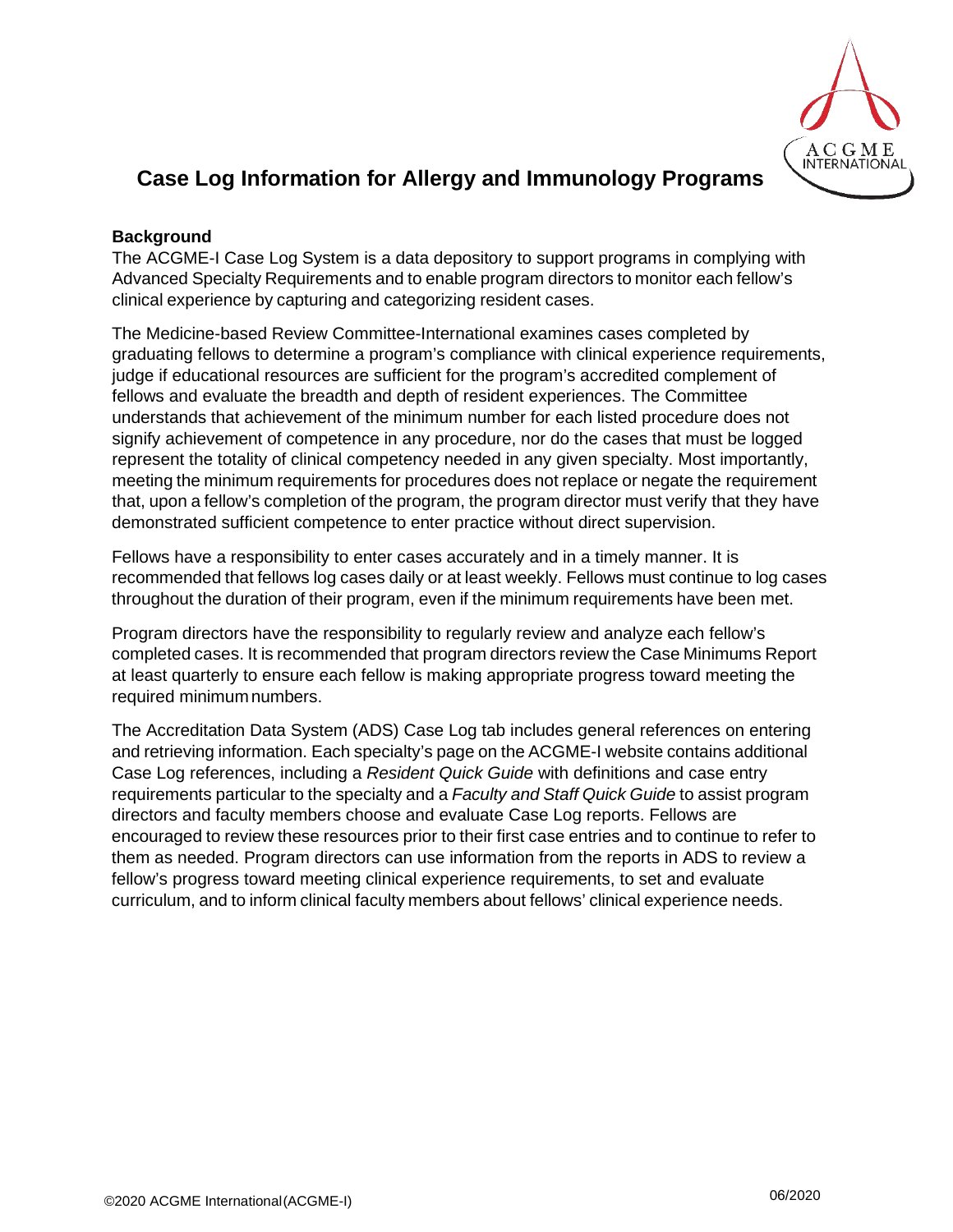## **FREQUENTLY ASKED QUESTIONS**

## **1. Why are minimum numbersused?**

The Medicine-based Review Committee-International determined that minimum numbers for key procedures would provide information on clinical resources without detracting from the latitude that the program director must have to manage the clinical curriculum.

**2. How were case and procedure categories and minimum numbers identified?** The ACGME-I uses the same case and procedure categories and minimum numbers that are used for residency training in the United States. In the US, specialties determined minimum case numbers after the specialty Review Committee analyzed national data for graduating residents. Some specialties worked with their respective boards to determine case and procedural categories and minimum numbers.

The Review Committee-International felt adhering to the same numbers as in the US provided a baseline to begin monitoring ACGME-I-accredited programs. Minimum numbers have been in place in the US for a number of years. In addition to the information obtained from block diagrams and ACGME-I Resident and Faculty Survey results, Case Logs for graduating fellows are recognized as one important data point for judging clinical experience. The Review Committee-International will continue to monitor Case Log reports for graduating fellows to determine if the use of US minimum numbers will need modification for the international community.

## **3. How do residents enter cases?**

The ACGME-I Case Log System uses descriptors to identify and log cases. The Review Committee-International will evaluate graduate fellow cases based on descriptions of the procedures including the type of procedure and the area where the procedure was performed.

**4. If the institution uses an electronic system to track cases, duty hours, fellow evaluations, etc., can the Case Log data from this system be uploaded into ADS?** No. At present there is no mechanism to electronically transfer cases from another system into ADS. The program director has ultimate responsibility to ensure that all data reported in ADS is accurate and complete and should encourage fellows to enter their case data daily in the Case Log System in ADS.

Note that if your institution's electronic system has the capability, it may be possible to download ADS Case Log data into your system. Contact technical support at [ADS@acgme.org](mailto:ADS@acgme.org) to obtain technical assistance for this function.

## **5. Will fellows have access to their Case Logs after graduation?**

Yes. Fellows can access their Case Log reports after completion of the program to use for hospital credentialing. Fellows are not able to add cases after completing the program.